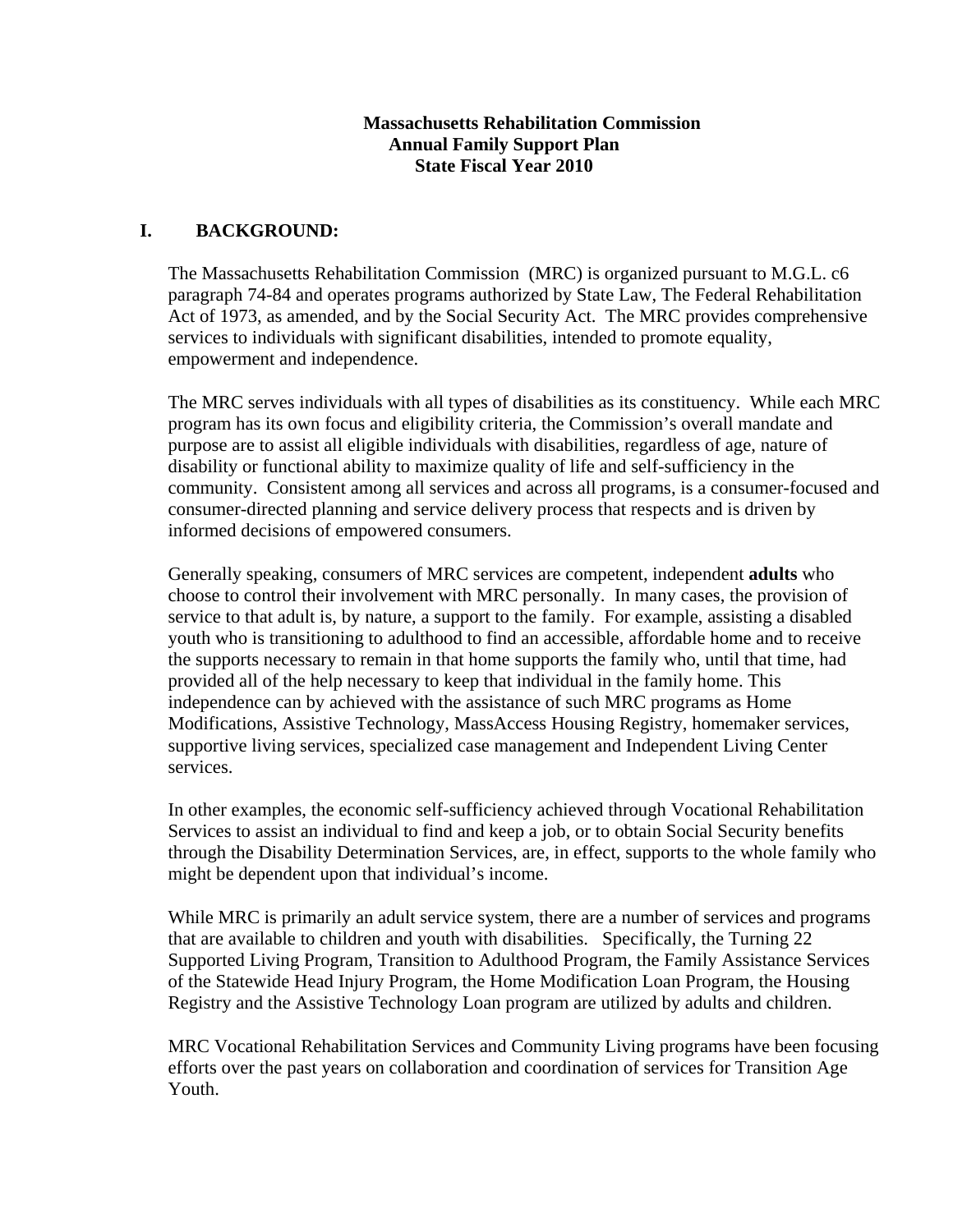# **II. SUBSTANTIAL CONSULTATION:**

Consumer Involvement continues to be an integral component of all aspects of MRC services and programs. This begins with involvement of the consumer and, when appropriate, his or her legal guardian in all aspects of development and implementation of an individual service plan, individual transition plan or individual plan for employment.

Through exploration of existing program and service options, to participation in the State Rehabilitation Council, to connecting with Independent Living Centers, consumers direct the types of services they receive, provide advice and consultation to the administration in terms of how services might best be provided, and join their voices to advocate for new and/or different services to best meet their needs.

In FY'09, avenues for obtaining Substantial Consultation have included:

- A Needs Assessment revised by the Vocational Rehabilitation Division in conjunction with the Statewide Rehabilitation Council (SRC). The SRC was involved in the revision, implementation, analysis and development of recommendations for this assessment,
- Similarly, the SRC and Vocational Rehabilitation Division revise, implement and review the Consumer Satisfaction Survey conducted each year, and which is utilized to review adequacy of policies and procedures,
- The Results of both the Needs Assessment and the Consumer Satisfaction Survey significantly impacted the decision making process in terms of utilization of Stimulus Funds for the agencies Vocational Rehabilitation Department and the Independent Living Centers program,
- Individual Consumer Consultants involved in agency projects and activities such as development of publications including the Consumer Voice, the MRC Annual Report and the HCAP Resource Newsletter,
- The Home Care Assistance Program also worked with an Individual Consumer Consultant to develop a consumer-focused disability awareness training curriculum for home care provider agencies. Development of the curriculum incorporated input from consumers currently receiving services from these agencies,
- Regional Transition Teams, comprised of consumers, families, family organizations, educators and MRC staff, to continue to improve upon the rehabilitation process for youth transitioning from the Educational to the Adult Service system,
- Family/Consumer organizations: Federation for Children with Special Needs, Urban Pride and ICI continue to be a part of MRC's \$2.7M transition grant from RSA (Transition Works) and are included on the Massachusetts Transition Task Force(MTT),
- Regular meetings of Advisory Boards, including the Statewide Head Injury Advisory Board, the Home Care Assistance Program Advisory Committee, the State Rehabilitation Council and its regional and topic-based subcommittees
- On-going Consumer Satisfaction Survey completion and reviews by departments and programs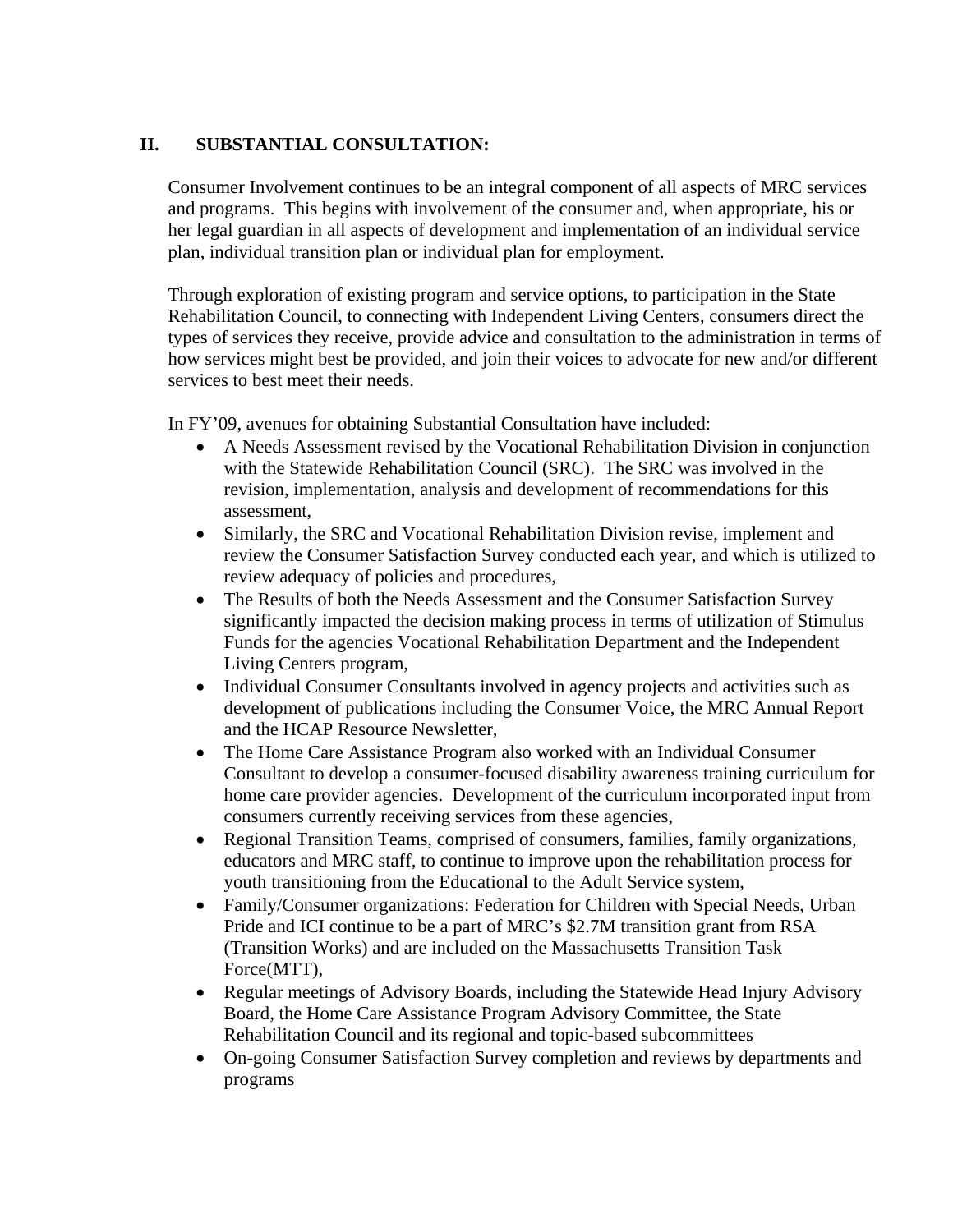- Participation at all meetings of the Statewide Independent Living Council and consultation on many of its committees,
- With Partners For Youth With Disabilities, assists in forming Mentor Partnerships between adult mentors and youth with disabilities, in which mentors provide guidance and support to youth to ensure that they get the most from their relationship with MRC
- An Annual Consumer Conference that is fully driven by a subcommittee of the SRC and is designed to address the needs of consumers for information about services and supports.

Moreover, many of the agencies with which MRC contracts are required to have advisory councils and other means of consumer input to ensure high quality services that meet the needs of their consumers.

# **III. ACCOMPLISHMENTS IN FY'09:**

The MRC continues its focus on streamlining agency transition activities and increasing outreach to youth and families. This goal was formulated in response to input received from youth and families in many of the various forums listed above.

Families consistently report the need for timely information about the adult service system, particularly as it differs from the special education system. The need for earlier referrals to adult service programs was another common theme that informed the work of the MRC and highlighted the importance of such an agency-wide Transition Initiative. This is a particularly crucial issue in a year of scarcer resources and longer Wait Lists for necessary services within the adult systems.

- 1. Family Empowerment and Substantial Consultation:
	- a) In FY '09, MRC's Transition Staff continued to provide outreach to youth and their families regarding MRC Services and the Transition process. Presentations by Transition Staff have been made to various organizations in the communities throughout the state. This has included invitations to speak at conferences and workshops sponsored by such organizations as Urban Pride of Boston, Family Partnerships of the Northeast, and Boston Special Education Parent Advisory Council, to name a few.
	- b) The Regional Transition Teams met regularly throughout the year. The goal of these teams is to provide support and technical assistance to young adults, families, and professionals involved in the transition process, to facilitate linkages and collaboration among all those involved in transition at state, regional and local levels, and to build capacity to provide and access transition services.
	- c) The Massachusetts Transition Taskforce, a group including consumer and family representatives as well as representatives from other Government Agencies (Massachusetts Commission for the Blind, Department of Developmental Services, Department of Mental Health, Department of Elementary and Secondary Education, Department of Labor and Workforce Development and the Social Security Administration ) met throughout the year to advise on grant implementation. Specifically, they offered guidance on the development of two new Agency Policies (Instructional Memoranda): "Servicing Students with Disabilities" and "Guidelines for Processing Chapter 688 Referrals."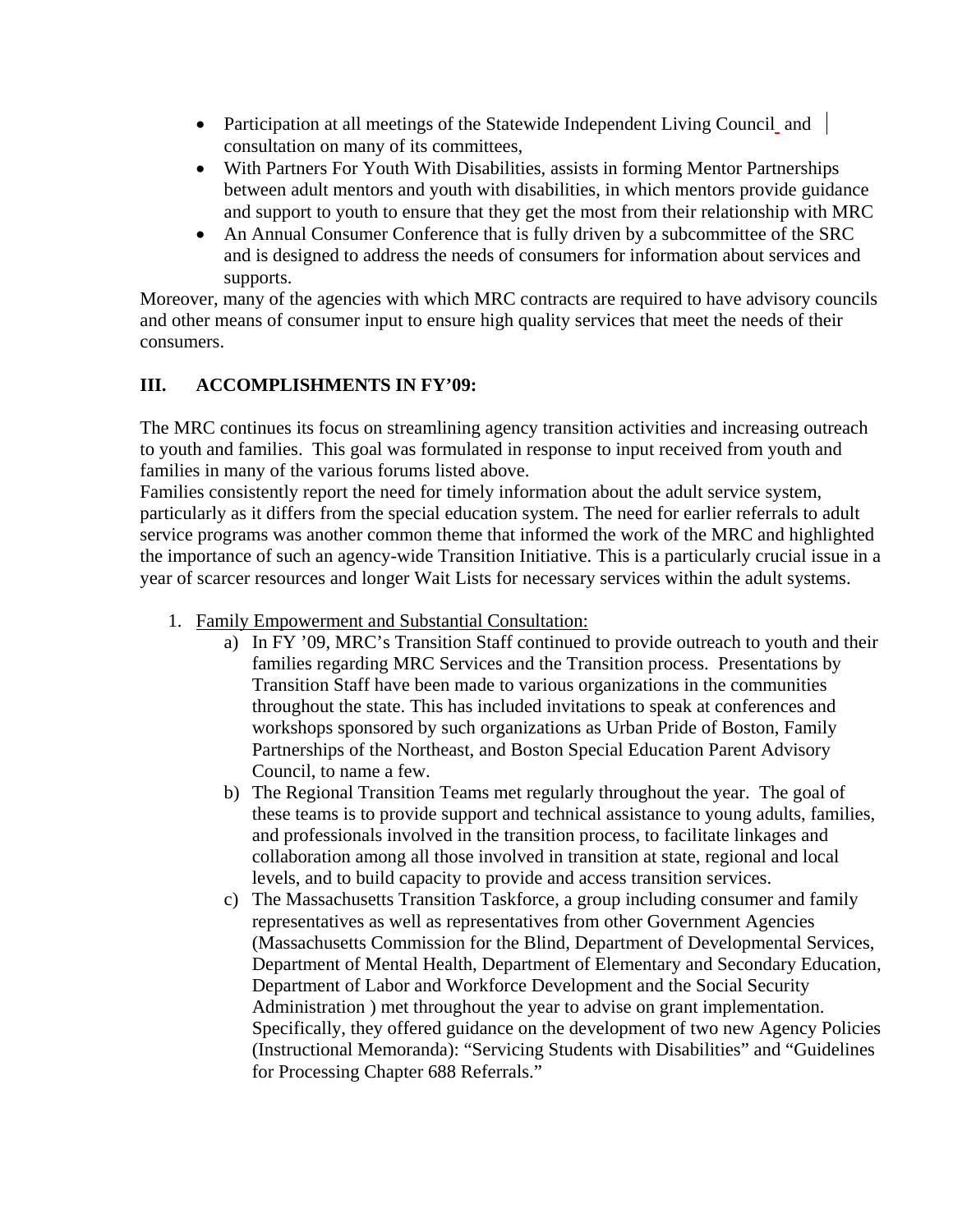- d) The SRC worked with the Administration to review the Consumer Satisfaction Surveys and Needs Assessment and provide input into decision-making regarding use of American Reinvestment and Recovery Act (ARRA "Stimulus") funds, which in part will be used to ensure that every local office has a Job Placement Counselor, as that is consistently noted as a critical need in the surveys.
- 2. Family Leadership:
	- e) The Statewide Head Injury Program (SHIP) continues to fund the Brain Injury Association of Massachusetts' I&R services, support group network and prevention programs. It also offers trainings to families and individuals on such topics of interest to families as substance abuse treatment, pharmacology and housing.
	- f) The Massachusetts Acquired Brain Injury Advisory Board (MABIAB), which recommends policy, practices and funding for SHIP, is comprised of 64% families of, and consumers with acquired brain injury. MABIAB has noted a need to reach out to new members with acquired brain injuries, including youth and minority populations.
	- g) The Statewide Mentorship program through a contract with Partners for Disabled Youth, made 29 matches in FY'09. This partnership matches disabled youth, between the ages of 14 and 18 years old, with disabled adults for the purpose of mentoring and empowering youth to make choices about the types of services to access to assist them in fulfilling their employment and independent living goals.
	- h) The Federation For Children with Special Needs, a family and parent-centered organization, is the partner in the TransitionWorks grant to identify and provide training to MRC staff, and the community on issues related to Transition.

## 2. Family Resources and Funding:

Besides the outreach work done by the MRC Regional Transition Teams and MTT, much work has been done internally to streamline the referral and service delivery process, and to better prepare MRC Staff to meet the unique needs of the younger disabled population that now seeks to access vocational rehabilitation services and community service supports.

MRC now has a Transition Liaison in all area offices and in each Community Living Program who attend trainings and share information regarding service eligibility and application procedures. This has enabled staff within each department to make referrals to other services in a more streamlined manner.

MRC has been very involved in EOHHS' Community First Initiative, which seeks to make more funding available for Community Supports for adults with disabilities. While the implementation of the 1115 Waiver has been delayed, work continues on a 1915 Waiver, intended to provide Community Supports to individuals with Acquired Brain Injuries who are currently residing in Nursing Homes. This work is being done with direct involvement of families of those in the nursing homes at each step.

#### 4. Accessing Services and Support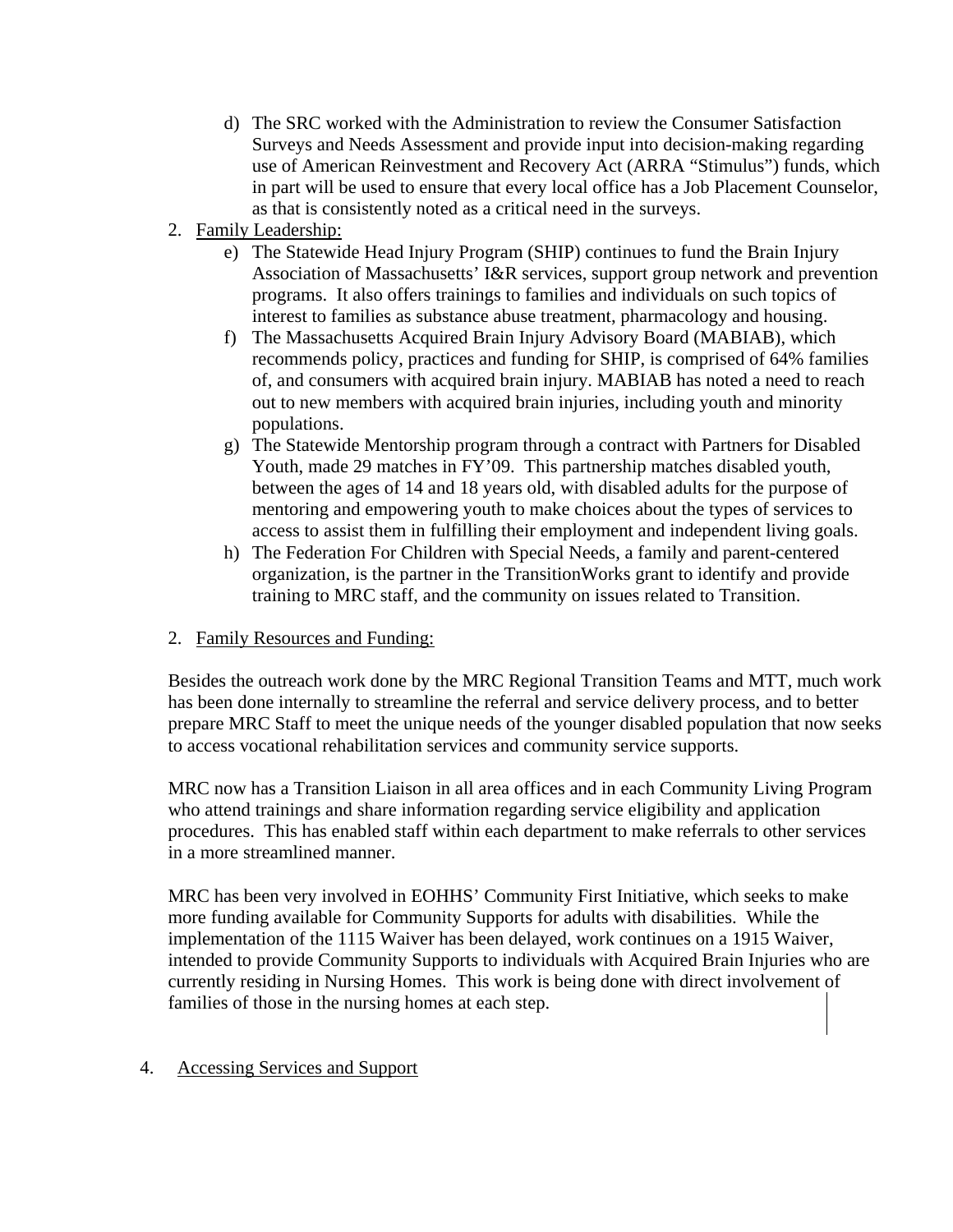- After a concerted effort in FY09, MRC now has a Vocational Rehabilitation Counselor identified to cover every high school in the state. Applications for services are taken approximately two years before graduation and services are coordinated with educational services provided the LEA and similar benefit providers that includes state agencies and community organizations. The relationships vary from High School to High School, but in many cases, VR Counselors are not only receiving referrals, but meeting with staff and students at the schools on a regular basis and offering trainings on Transition, the VR Process and Independent Living.
- Moreover, as part of the TransitionWorks Grant, 3 offices have Transition Counselors whose singular specialty is working with Transition-age youth. This is being conducted as a pilot and may be replicated in the future.
- The Mass. Accessible Housing Registry successfully assisted 650 people in locating accessible, affordable housing in FY'09.
- The Independent Living Centers successfully assisted 146 people in transitioning from Nursing Home to community Living—46 above the goal for the year.
- With consumer input, a new policy for van modifications was developed and implemented.
- MRC continues to administer the Northeast Veteran's with Traumatic Brain Injury Grant with the goal of providing services and supports to Veterans returning from Iraq and Afghanistan and their families through extensive outreach and training opportunities.
- The DDS Division continues to administer its Homeless Initiative that provides comprehensive application and evaluation services to the Homeless population on a statewide basis. This program has resulted in substantially increased compliance and benefits that lead to self sufficiency.
- MRC now has a Transition Liaison in all area offices and Community Living Programs who attend trainings and share information regarding service eligibility and application procedures. This has enabled staff within each department to make referrals to other services in a more streamlined manner.

## 5. Culturally Competent Outreach and Support

MRC offices have bilingual counselors in many languages as well counselors for the Deaf who conduct outreach to community groups and organizations that work with language minority individuals and their families.

MRC staff attend job fairs and health fairs with emphasis on those conducted in minority communities in urban areas such as Roxbury, Springfield, Worcester, Lawrence and Lowell.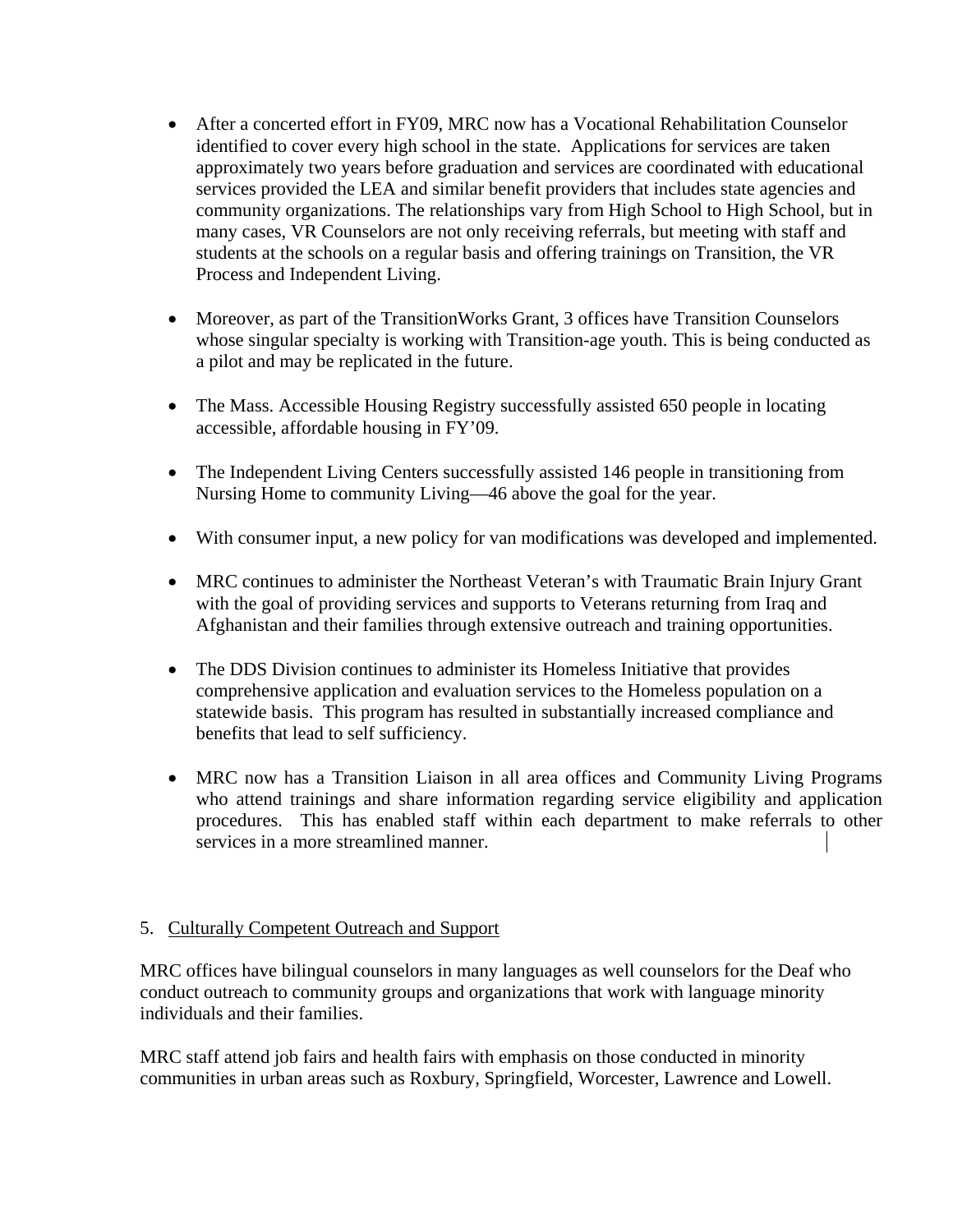The Brain Injury and Statewide Specialized Community Services Department has an outreach program working in partnership with community providers to develop and disseminate culturally competent and linguistically appropriate information to raise awareness about Traumatic Brain Injury and increase the number of TBI survivors served from diverse backgrounds. In FY'09, 93 referrals to BISSCS were made as a result of this outreach.

#### **6.** Interagency Collaboration

The MRC continues to recognize the importance of interagency collaboration in ensuring the best possible array of services is made available to children with disabilities, transitioning youth and their families. The collaborative work of the Transition teams and the Intra Agency transition will continue to identify future goals for collaboration and inter-agency work.

Other Inter-agency collaboration includes: agency representation on Mental Health Transformation Committee, the Department of Public Health's Office of Health and Disability Advisory Committee, and the Multiple Sclerosis Society's Home Links Advisory Committee; Statewide Hoarding Task Force, Department of Public Health's Bureau of Substance Abuse Services work on accessibility of services, the Mass. Council on Developmental Disabilities, and the Building Partnerships Initiative, to name a few.